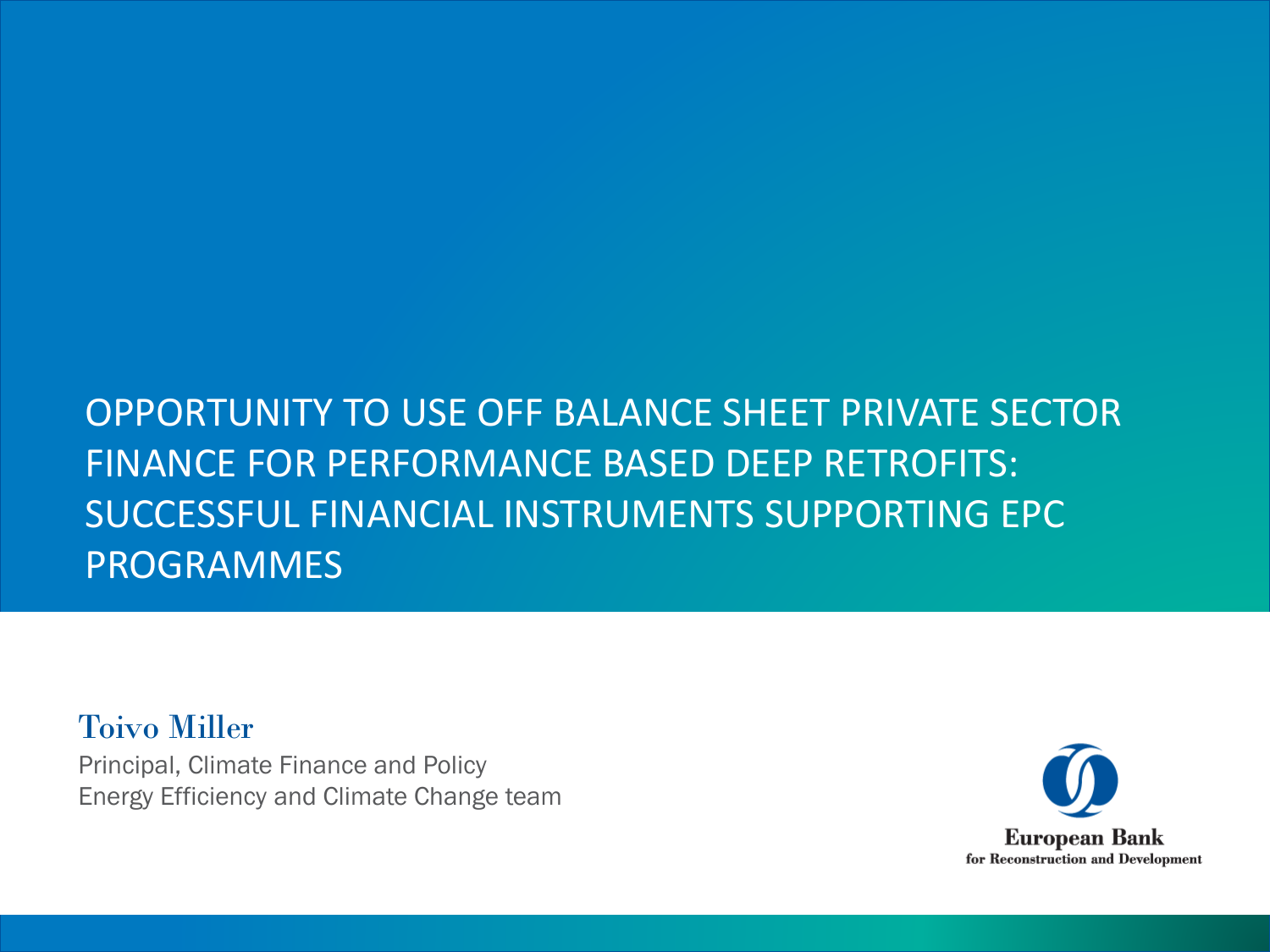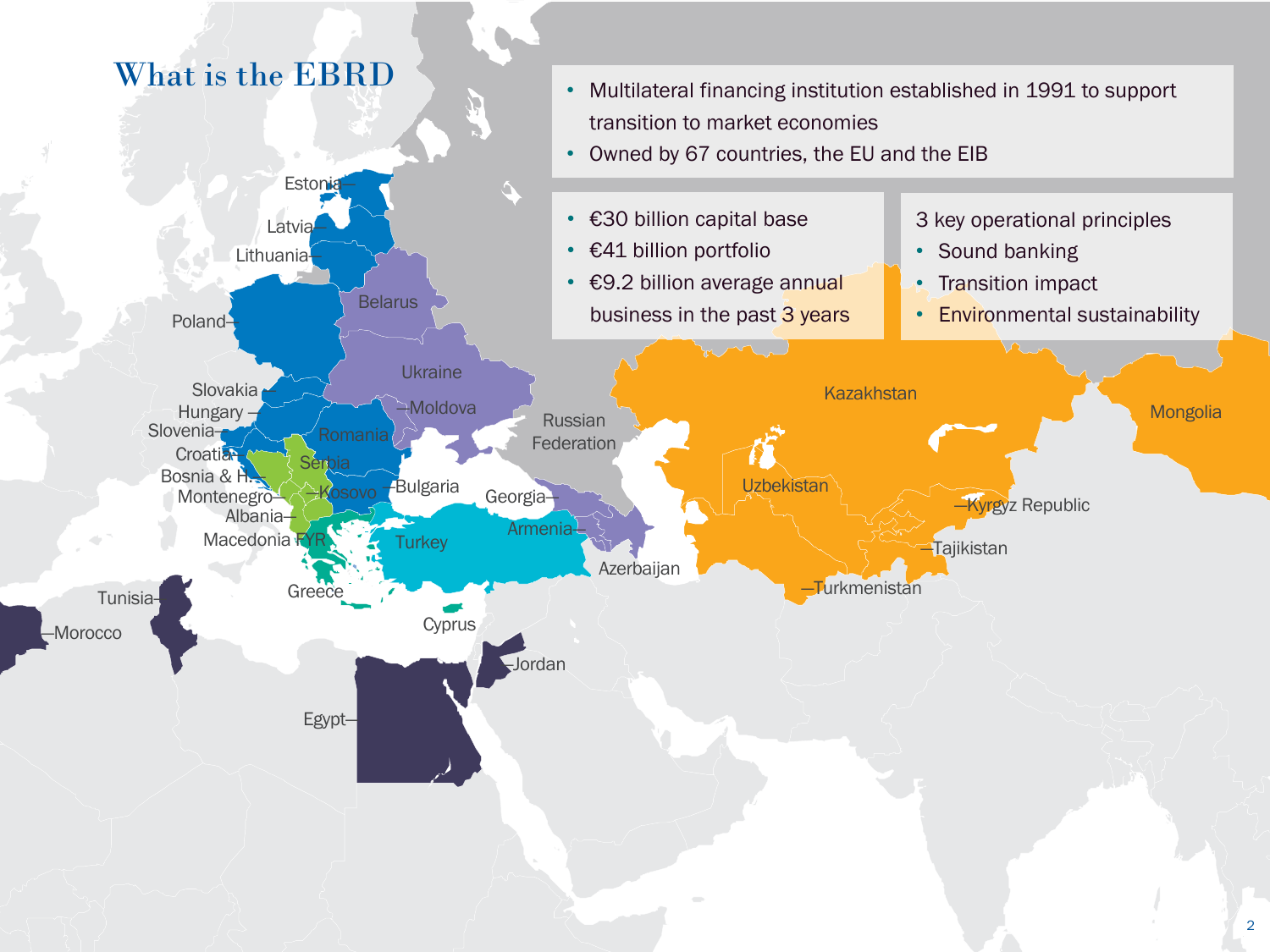### Mainstreaming green financing The EBRD business model



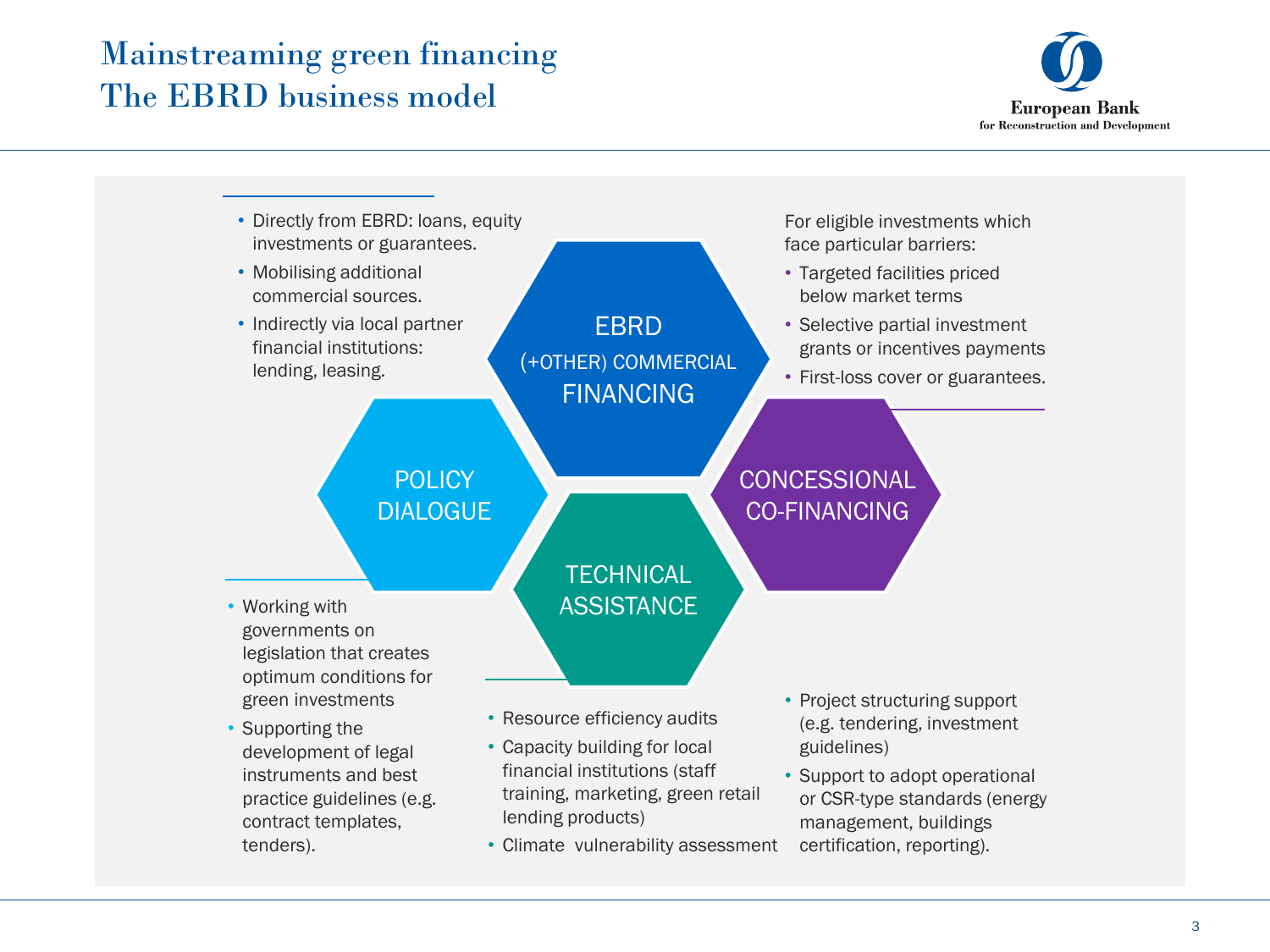### Mainstreaming green financing Results in 2006 – 2017



# FINANCED **1,460**

#### projects and credit lines

1,000+ directly financed projects with green components, and

250 credit lines to local financial institutions for onlending to smaller projects

### **SIGNED €26 billion**

of green financing

For projects with a total value of €148 billion signed in 2006-2017

In 2017 green financing represented 43% of EBRD's total business, up from only 15% in 2006

REDUCED **90 million** 

tonnes of CO<sub>2</sub>/year

Emission reductions more than annual energy emissions of Romania

+annual water savings of 200 million  $m<sup>3</sup>$  since 2013 equal to more than a third of annual water use in London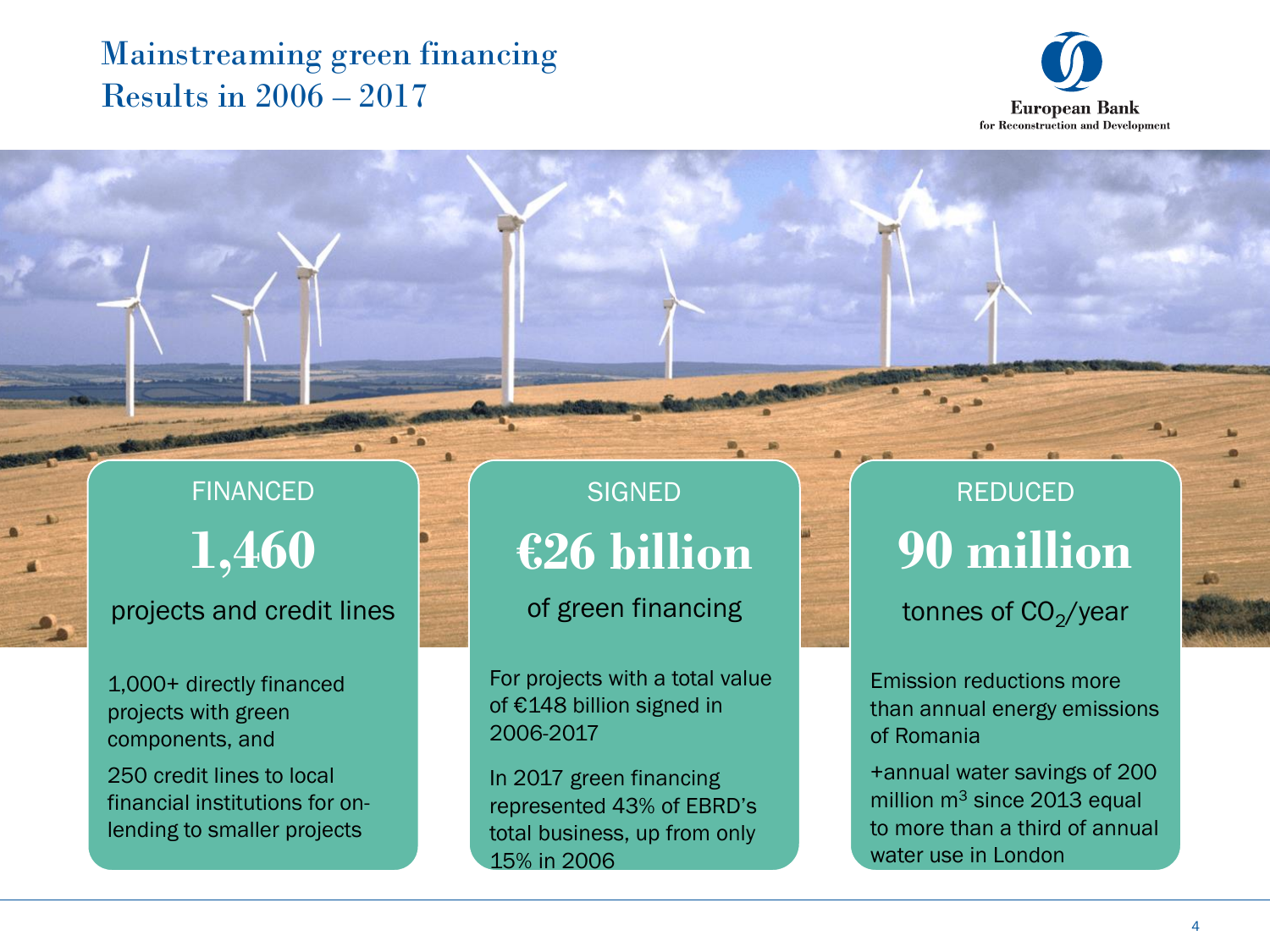# Context: turning a threat into an opportunity



#### Threat: missing policy targets

- Vision to decarbonise building stock by 2050 as buildings consume 40% of energy.
- *EU: "To achieve the EU's 2030 targets agreed in Paris, including a 40% cut in [greenhouse gas emissions, we have to fill an investment gap estimated at 180 billion](https://ec.europa.eu/info/sites/info/files/180131-sustainable-finance-final-report_en.pdf)  EUR per year."*
- EED requires 3% annual refurbishment rate for central government buildings.
- But: annual refurbishment rate of buildings in EU member states only 0.4%-1.2%, serious risk to miss policy targets

#### Opportunity: meeting policy targets, good value for money, off-balance for state

- Off-balance sheet financed energy efficiency refurbishments
- Flat or lower operational expenditure for public authorities
- Allows public authorities to use of available public funds for additional projects.
- Optimal investments and good value for money due to contractual incentives for ESCO
- Private sector expertise as delivery mechanism (design, implementation, performance, finance) and incentivising higher energy (cost) savings.
- Creates economic stimulus by private companies implementing the investments.
- Meet climate and refurbishment policy targets.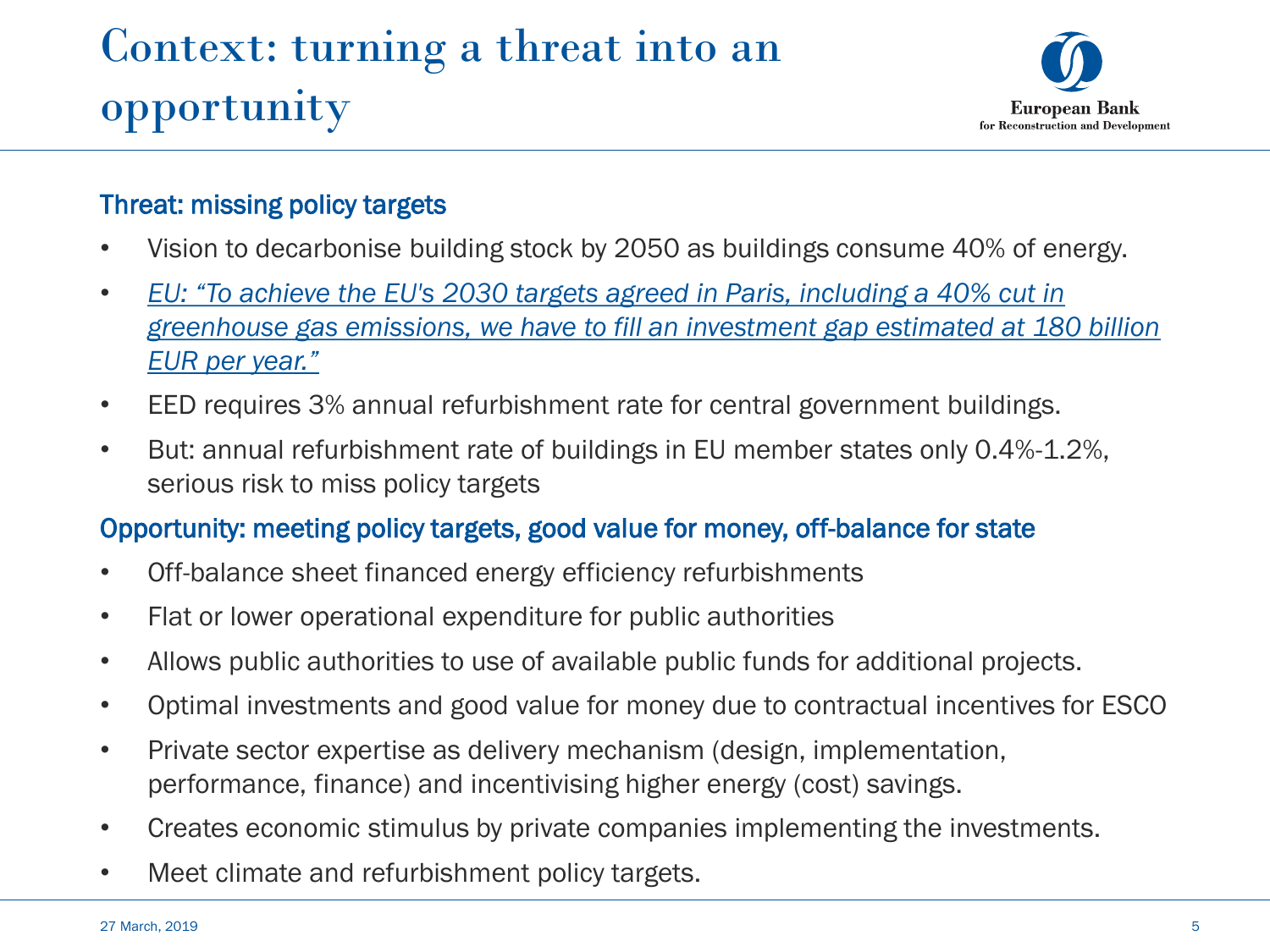### Different phases of EPC projects: View of ESCO regarding risks and finance



#### Pre-EPC contract, business development period - high risk - equity

- A competent private sector company (construction, engineering, utility etc.) uses its funds to create competence to implement EPC projects. This is based on there being an enabling legal framework and political support for EPC projects.
- Pre-tender: the ESCO does marketing, engages with municipalities
- Procurement: ESCO prepared bid and hopes to get selected

#### EPC contract signed, implementation period – medium/high risk – equity/bridge finance

- Implementation: an ESCO is contracted and implements the EPC project
- Implementation risk eliminated, performance verified: EPC project is accepted.

#### Performance period - very low risk - long term finance needed

- Performance period 5-15 years (in future possibly longer: this would allow longer payback periods, deeper investments and more energy savings)
- Risk reflects mainly sub-sovereign payment risk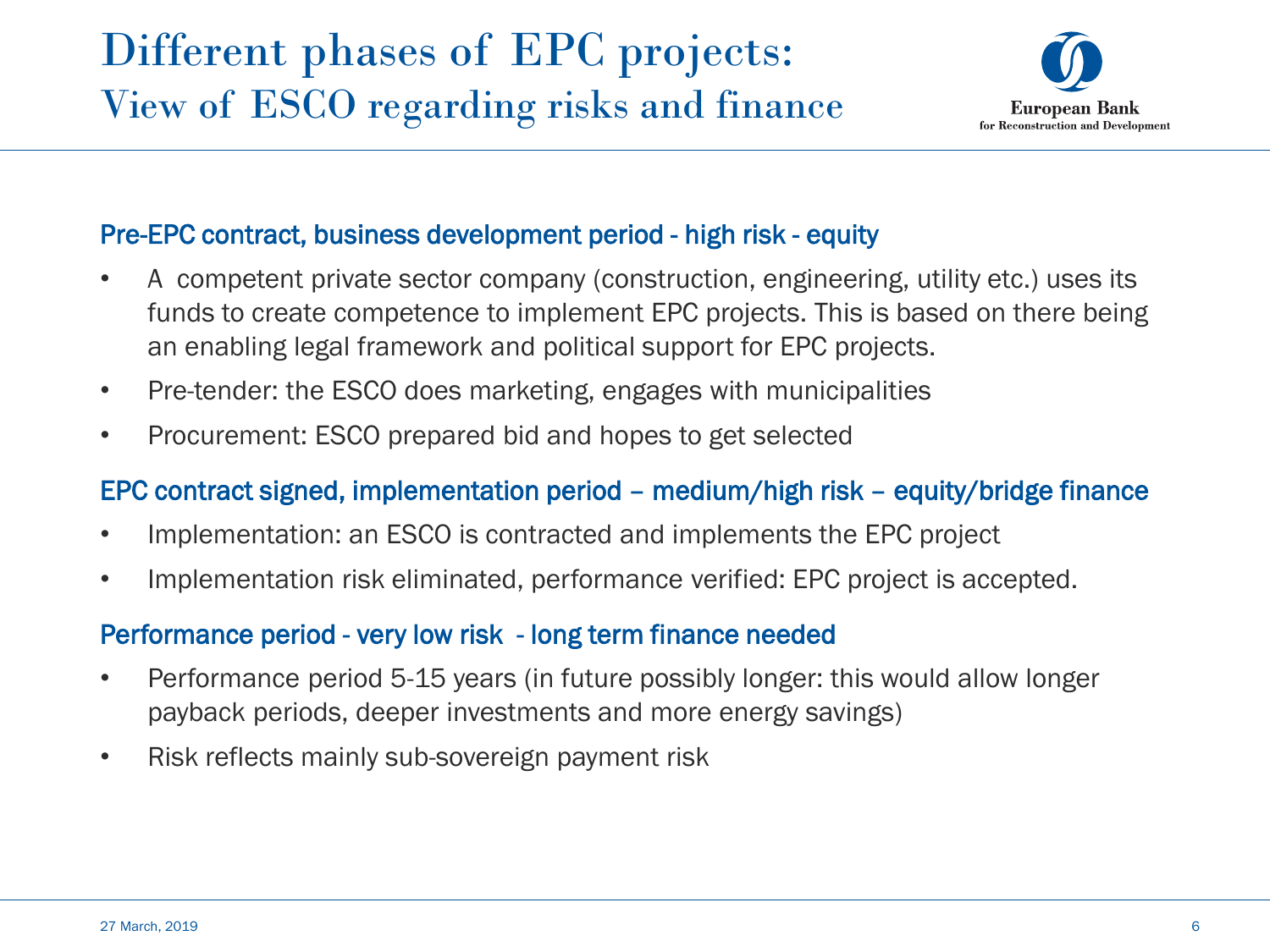

#### Pre-performance period = high risk

- Obtaining cheap long term debt for financing projects difficult
- Most likely to be financed with equity/expensive bridge finance or corporate debt

#### Performance period = very low risk

- Most risks are eliminated: Technical design risk, implementation risk
- Some risks are significantly reduced: performance risk
- "Financial restructuring" required to adjust the cost of funding to the lower risk
- ESCOs rely on cash conversion cycle being reasonably short in order to work on the next project. If not, ESCOs do not utilise fixed costs properly, do not grow and do not achieve required returns – either they sack employees or go bankrupt
- Selling receivables preferred approach (important that EPC contract is properly drafted to allocate risks appropriate and to allow efficient financing)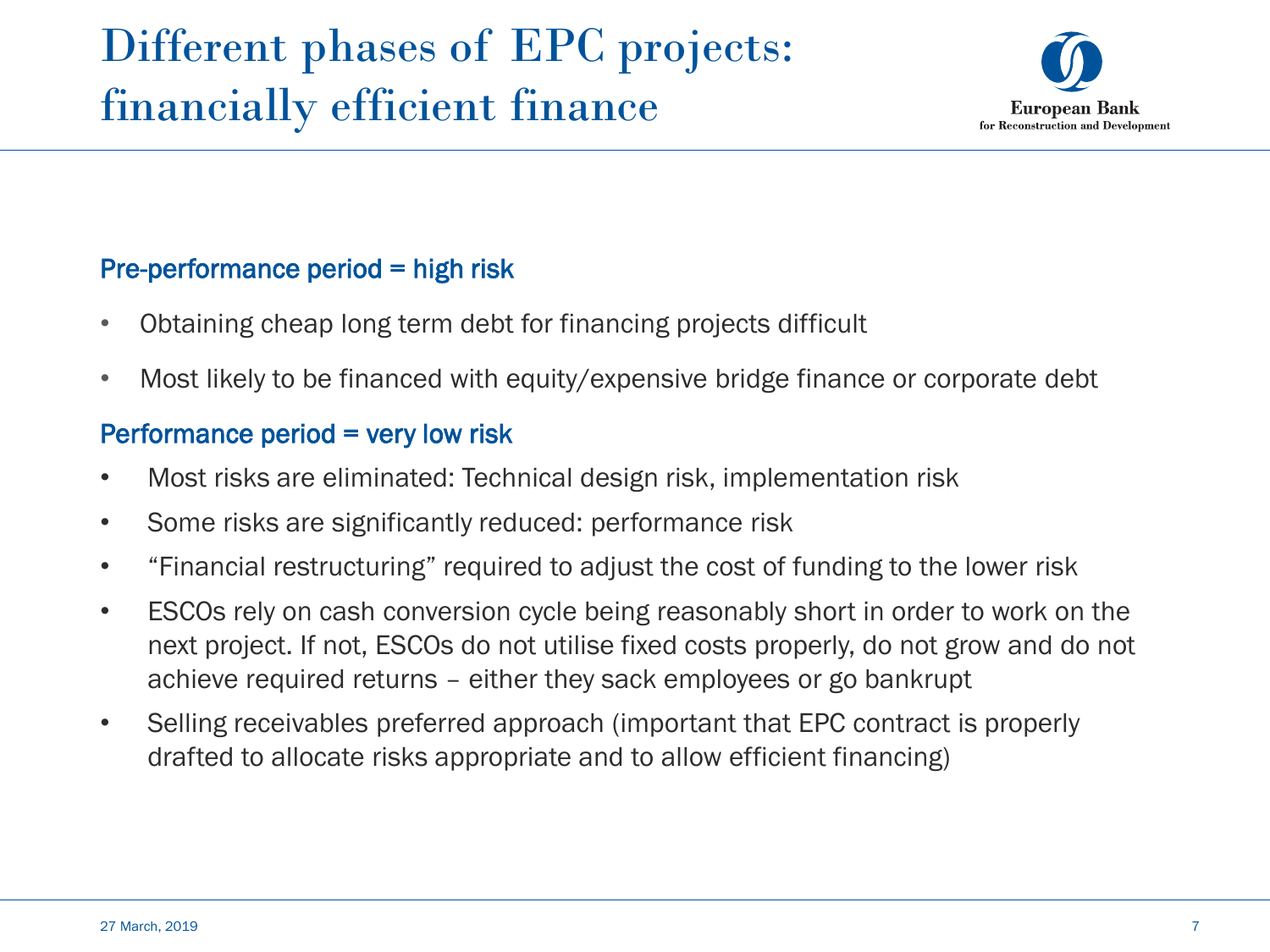



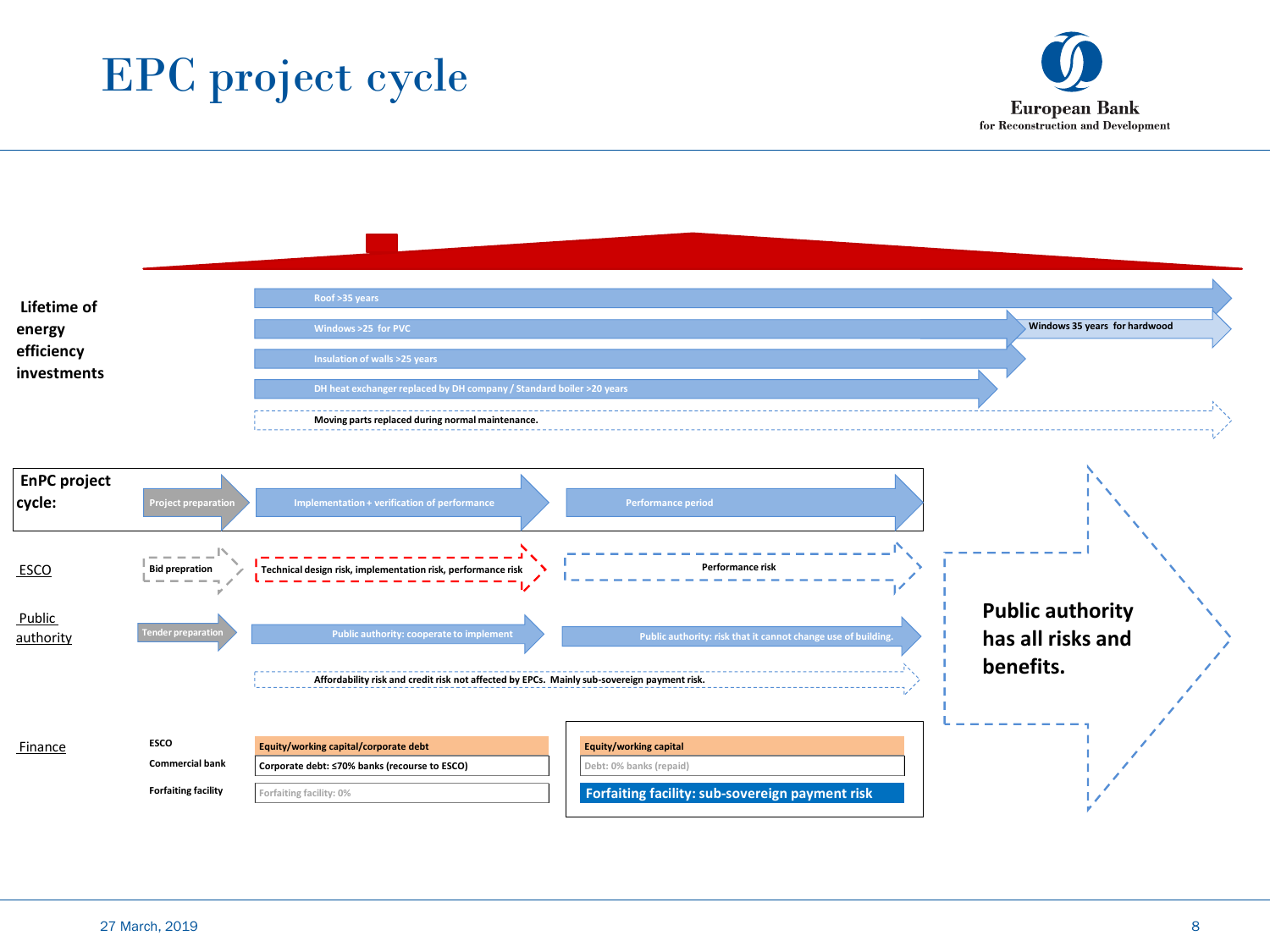# ESCO Market Development REEP / REEP Plus



#### **OBJECTIVE**

Increase public sector low carbon investments by using private sector expertise and finance in ESCO/EPC projects. This is to be achieved by promoting an enabling legislative environment for ESCO business models in the Western Balkans and by providing technical support for project/tender preparation.

#### **ACTIVITIES AND RESULTS (COMPLETED 1H/2018)**

- Legislative support of EPC and ESC projects, including
	- Primary and secondary legislation,
	- Procurement, laws, taxation, budgeting.
- Providing model EPC and ESC contract templates for energy performance contracting and energy supply contracting,
- Standardising public procurement and contracting documents and processes to lower transaction costs,
- Energy Efficiency Project Preparation Support.

#### **INVESTMENT OUTCOMES**

• Total potential capex of >€98m in public sector low carbon investments arising from REEP policy and technical support.

#### **ESCO MARKET DEVELOPMENT OUTCOMES**

- Market in Serbia developing, 33 street lighting EPC projects [approved](http://ppp.gov.rs/misljenja-komisije), biggest implemented project to date in [Krusevac.](https://balkangreenenergynews.com/city-krusevac-gge-sign-largest-public-lighting-ppp-region/) For the EPC project in Veliko Gradiste [see film.](https://www.ebrd.com/news/2019/ebrd-and-eu-help-serbia-improve-its-energy-efficiency-.html)
- Market in Bosnia Herzegovina gradually developing,
- North Macedonia market initiated with 12 municipalities indicating interest in street lighting EPC projects.
- First discussions in Kosovo and Albania.



#### **Project preparation** Tendered, contracted or implemented Feasibility studies done

Tenders under preparation

#### **ESCO policy work**

Legal analysis and ESC, EnPC contract templates prepared for all Western Balkan countries.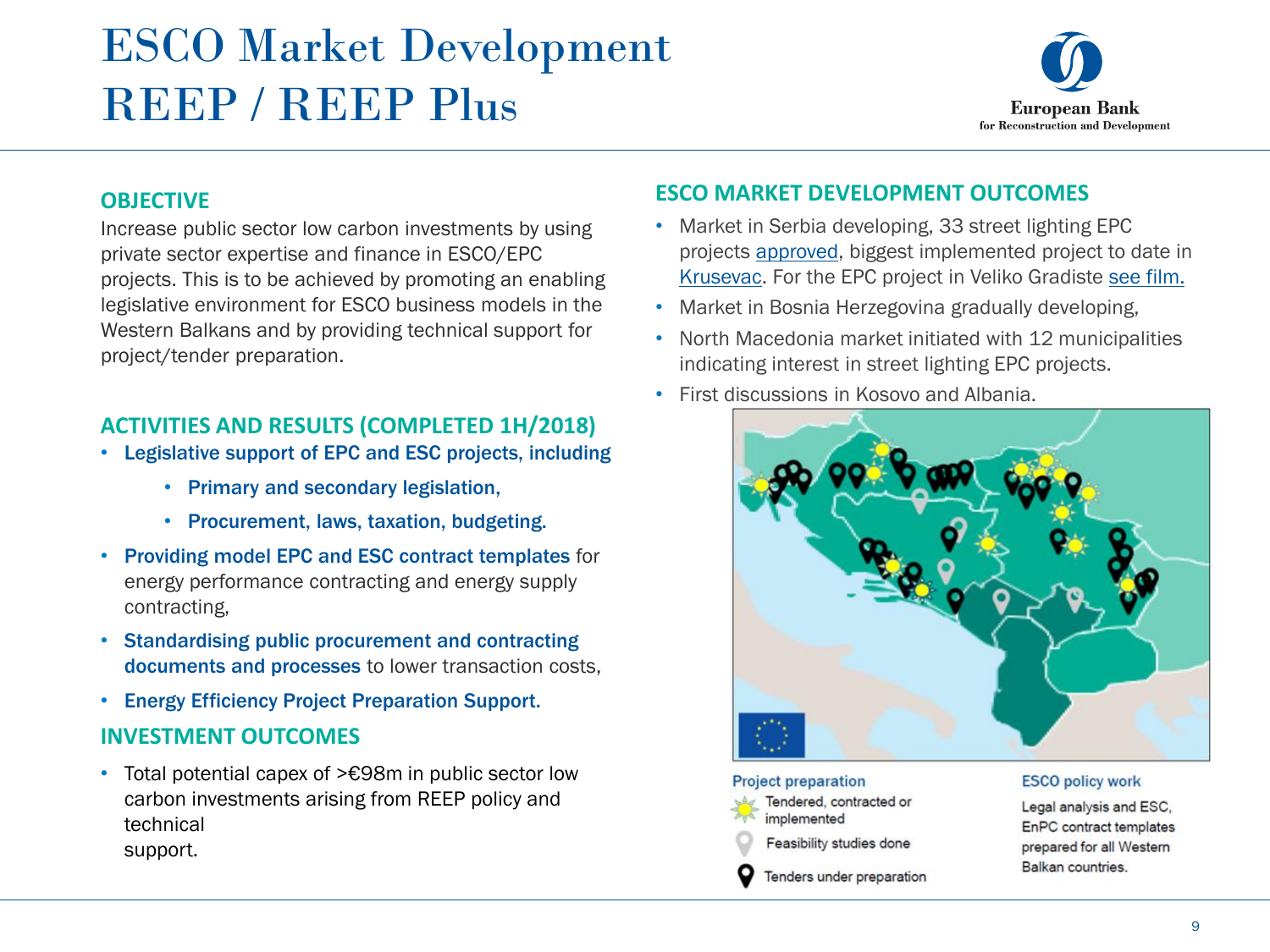# EBRD supported ESCO Projects in Lithuania





under

implemented

preparation

studies approved

#### Public buildings

- 12 EPC tenders published
- Estimated value of published tenders is equal to EUR 5.4 million
- 9 EPC tenders are under implementation
- 3 projects have their feasibility studies prepared and are to start EPC tender preparation

#### Street lighting

- 3 EPC tenders published
- 1 street lighting EPC tender in a stage of negotiations.
- Estimated maximum value

10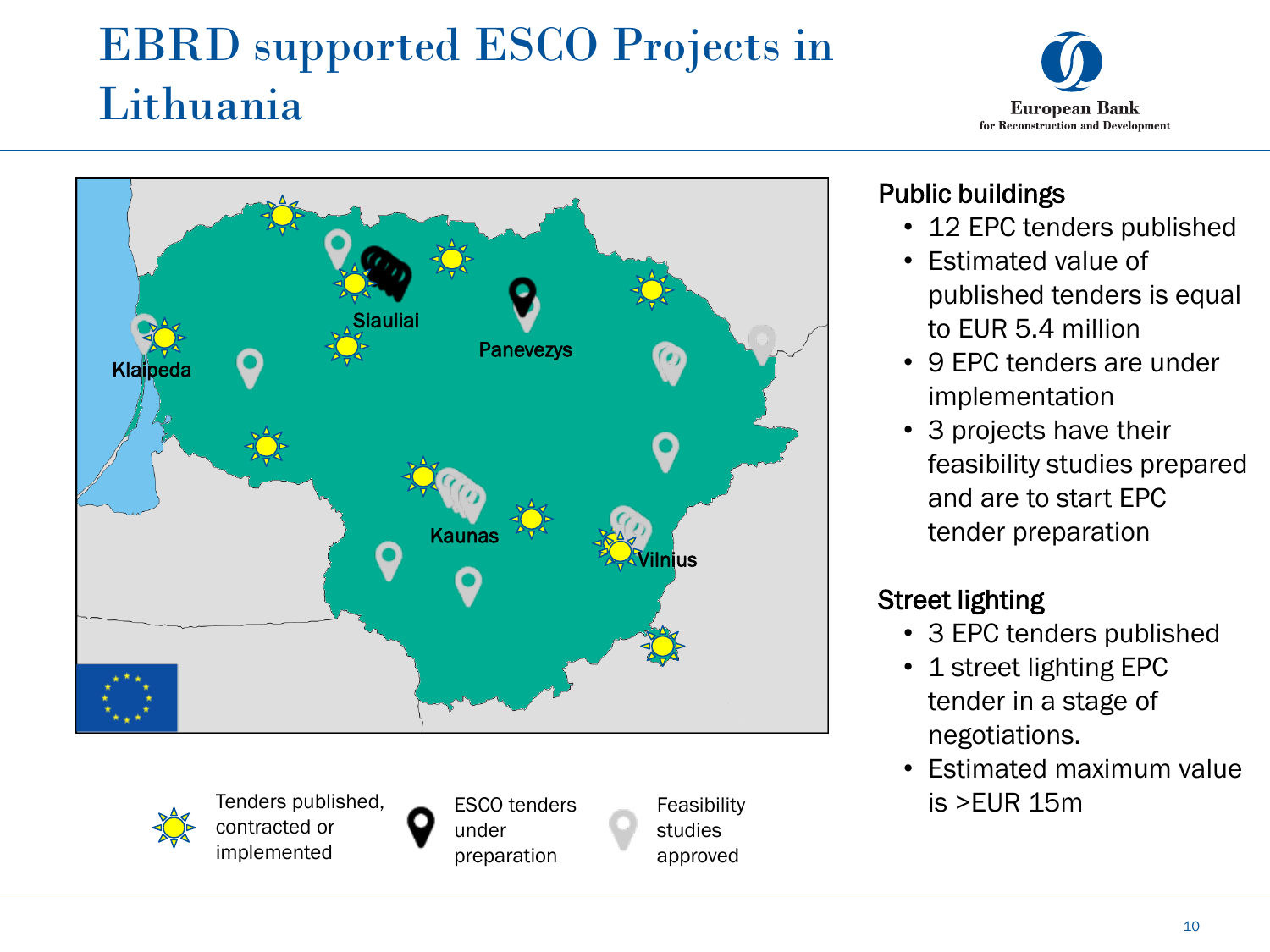# Verified during EBRD due diligence and monitoring in Latvia





Before and after photographs of Latvian EPC projects





- Performance based retrofits in 15 buildings with 359 apartments implemented
- No defaults since implementation in 2009.
- Buildings will last >30 years.
- No increased cost for residents means no increase of affordability risk.
- EPC projects an attractive opportunity **Since signing: >56% metered heat savings**
- There are 39,000 multi family buildings
- 95% of residential buildings built pre-1992
- 98% consume >200 kWh/sqm\*year
- Reconstruction requires approx. EUR 40 billion versus refurbishments only EUR 9.5 billion, making refurbishments by means of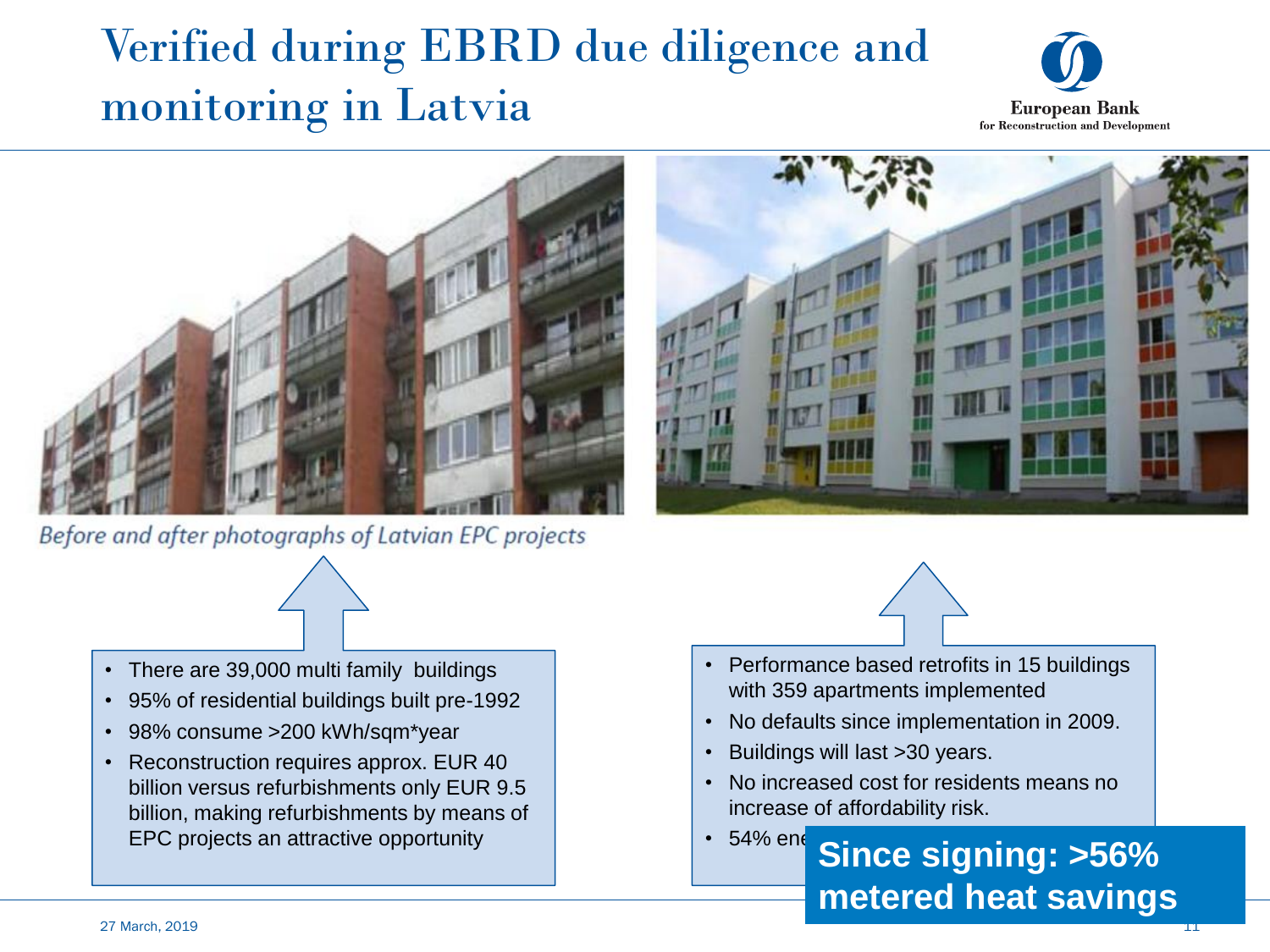# State as enabler: financing instruments and other support



Facilitate more EPC projects, longer term EPC contracts and to reduce transaction costs: longer paybacks allow higher specific investments, which allows more savings (CO2 emission reductions) and extending the buildings life.

#### Lowering transaction costs

- Single contract per country (due diligence, aggregating small projects, big market)
- Contract to enable sale of receivable and to be bankable and generally accepted
- Long term policy support, stability, clarity.
- Political risk (not debt service but limited recourse finance)
- Lean approval and preparation process (walk through audit etc.)
- Technical support for preparing EPC tenders and develop capacity
- Ideally vertically integrated finance with terms and conditions known up front
- Do not distort market with short term grant programmes or favouring other projects.

#### Financing instruments

- Inject grant in EPC tender, alongside ESCO finance short term solution
- Facilitate guarantees for forfaiting facilities to develop long term finance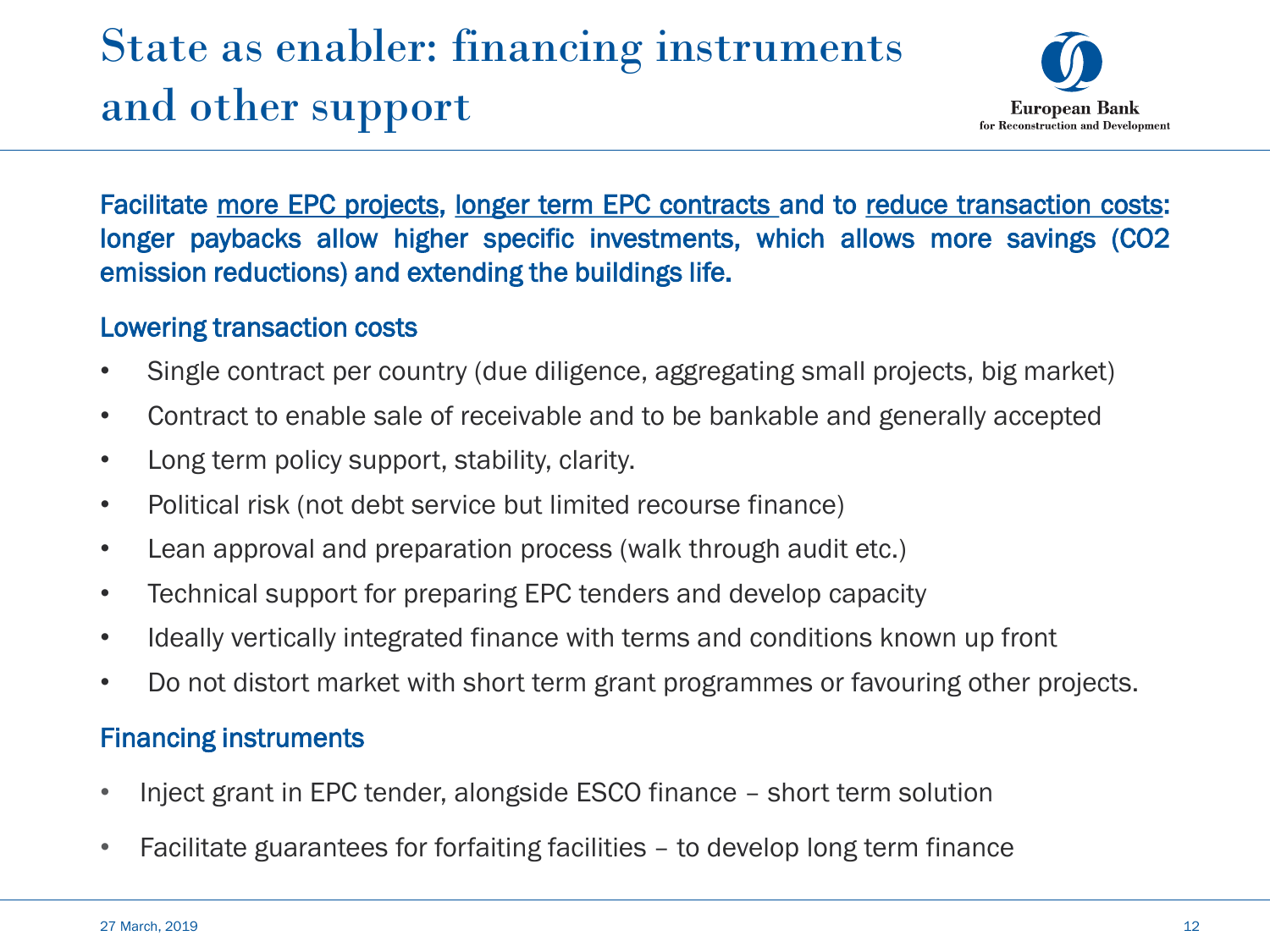

#### Toivo Miller

Principal, Climate Finance and Policy Energy Efficiency & Climate Change Email: [millert@ebrd.com](mailto:millert@ebrd.com)

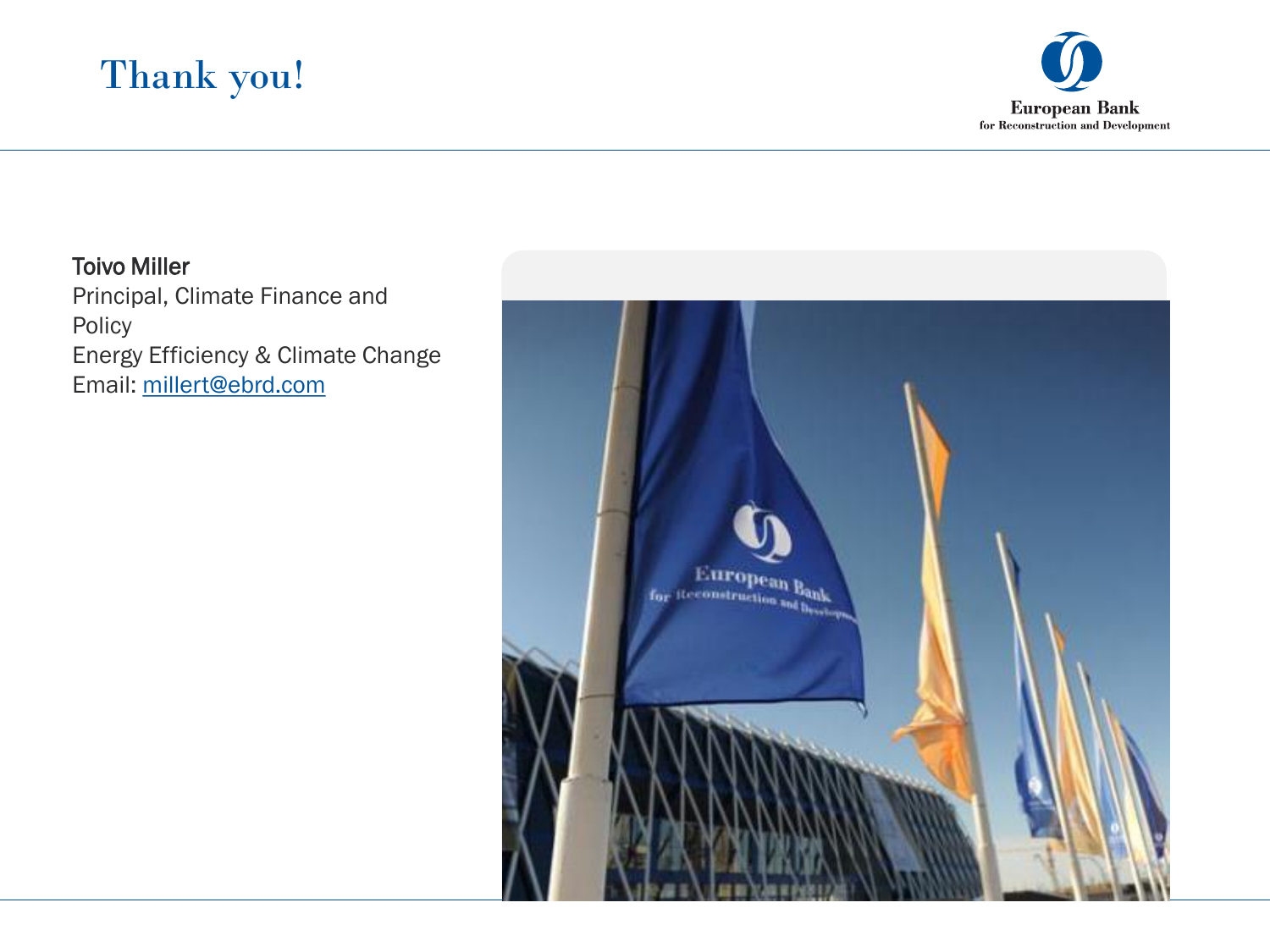## Check list of enabling policy elements



- 1. Are ESCO projects permissible?
- 2. Has the legislature endorsed contract and procurement templates and guidelines?
- 3. Are ESCO contracts in line with Eurostat guidance note and truly off-balance sheet?
- 4. Are multiannual budgeting and retaining savings permissible to pay ESCOs?
- 5. Can receivables be assigned?
- 6. Have barriers to initiating ESCO projects been removed e.g. feasibility studies, value for money studies, investment grade audits?
- 7. Have other barriers being eliminated, e.g. excessive approvals, tender preparation, monitoring, licenses etc.?
- 8. Is functional tendering and lifecycle costing permissible in procurement?
- 9. Can contractors be consortia or single companies who subcontract others?
- 10. Is it permissible to blend different kind of funding in an ESCO project, e.g. grants, budget funds and commercial ESCO finance?
- 11. Can energy efficiency measures be integrated with structural works?
- 12. Can municipalities and other public building owners initiate energy efficiency projects autonomously?
- 13. Regarding the contract, are common commercial contractual elements defined and balanced, e.g. early termination, related services, responsibilities, timeline, payment terms, non-performance, notice to be served etc.?